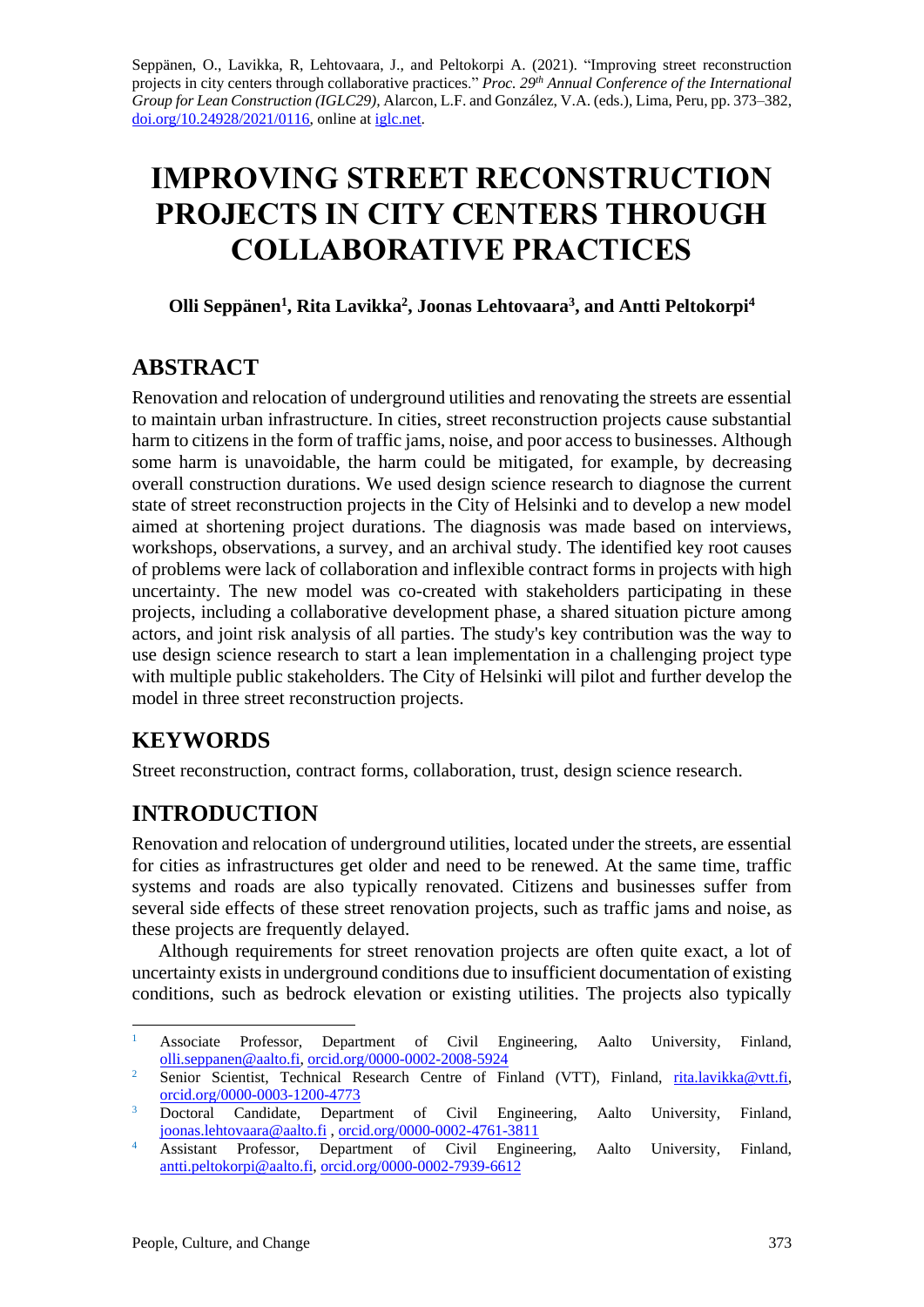involve multiple utility systems, such as streets, heating, water, electricity, and telecommunication networks, owned by different stakeholders, making the coordination and governance of such projects challenging (Vilventhan and Kalidindi 2018).

Typically, cities as public entities are bound by competition laws and tend to use traditional contract forms, such as design-bid-build (DBB) (Rizk and Fouad 2007), which have been shown to function poorly in an environment with uncertainty (e.g. Lahdenperä (2012). Early contractor involvement through partnering and competitive dialogue before the preferred bidder is chosen have been suggested as implementation strategies for large infrastructure projects (Opsahl et al. 2015; Wondimu et al. 2016). Collaborative contract forms are an attractive alternative but hard to implement in a public entity if the project is not financially big enough or if the renovated utilities are owned by multiple organisations. On the other hand, better coordination between local public authority and utility companies in the design process can prevent unexpected delays (Sturgill et al. 2014).

Because of the number of stakeholders involved, coordination of work is crucial. In lean construction, collaborative methods such as the Last Planner® System (LPS) (e.g. Ballard 2000) have been proposed to improve the coordination process and plan reliability. In addition to LPS, digital tools may be required to achieve a shared situation picture (Kärkkäinen et al. 2019). Increased transparency brought by lean and digital tools combined with more collaborative contract forms could lead to increased trust between stakeholders, contributing to innovations and reducing project buffers (Uusitalo et al. 2019), thereby decreasing project duration and the harm to citizens. Although good solutions have already been reported in other contexts, additional research based on a thorough diagnosis of the current state is required to develop a holistic solution that applies to the context of street renovation.

This paper aims to diagnose and construct a practical solution to street renovation projects to minimise delays and harm to citizens. Empirical research is conducted in the context of street renovation projects in the City of Helsinki. Helsinki's existing infrastructure requires renovation, and new streets are being built at an increasing pace due to the age of infrastructure and population growth. This infrastructure must stay functional during the renovation period and provide citizens with clean water, heating, cooling, electricity, and connectivity to the internet.

Currently, street works in Helsinki cause considerable harm to street users. The main problems of street projects are the excessively long durations of construction work and the significant direct and indirect disadvantages they cause in their area of influence. Work causes disruption while congesting key traffic routes to the detriment of street residents, businesses, and other users. The disruptions cause financial losses for various stakeholders. Construction sites and traffic arrangements pose safety risks to street users. Site areas often have inadequate service levels for road users, e.g., inadequate signage and uneven pavements. The city started a major development effort which included this research study and several other practical initiatives related to, e.g., communication with stakeholders and applications for citizens to provide real-time feedback.

One of this research's practical aims is to reduce street projects' disadvantages during construction. For this reason, the study explores the current way of conducting and managing street renovation projects and developing operations comprehensively. The design phase has been covered to the extent that the on-site turnaround times are concerned. Improvement of the design process itself is not the subject of research. The study will apply lean thinking as it has been successful in improving construction flow.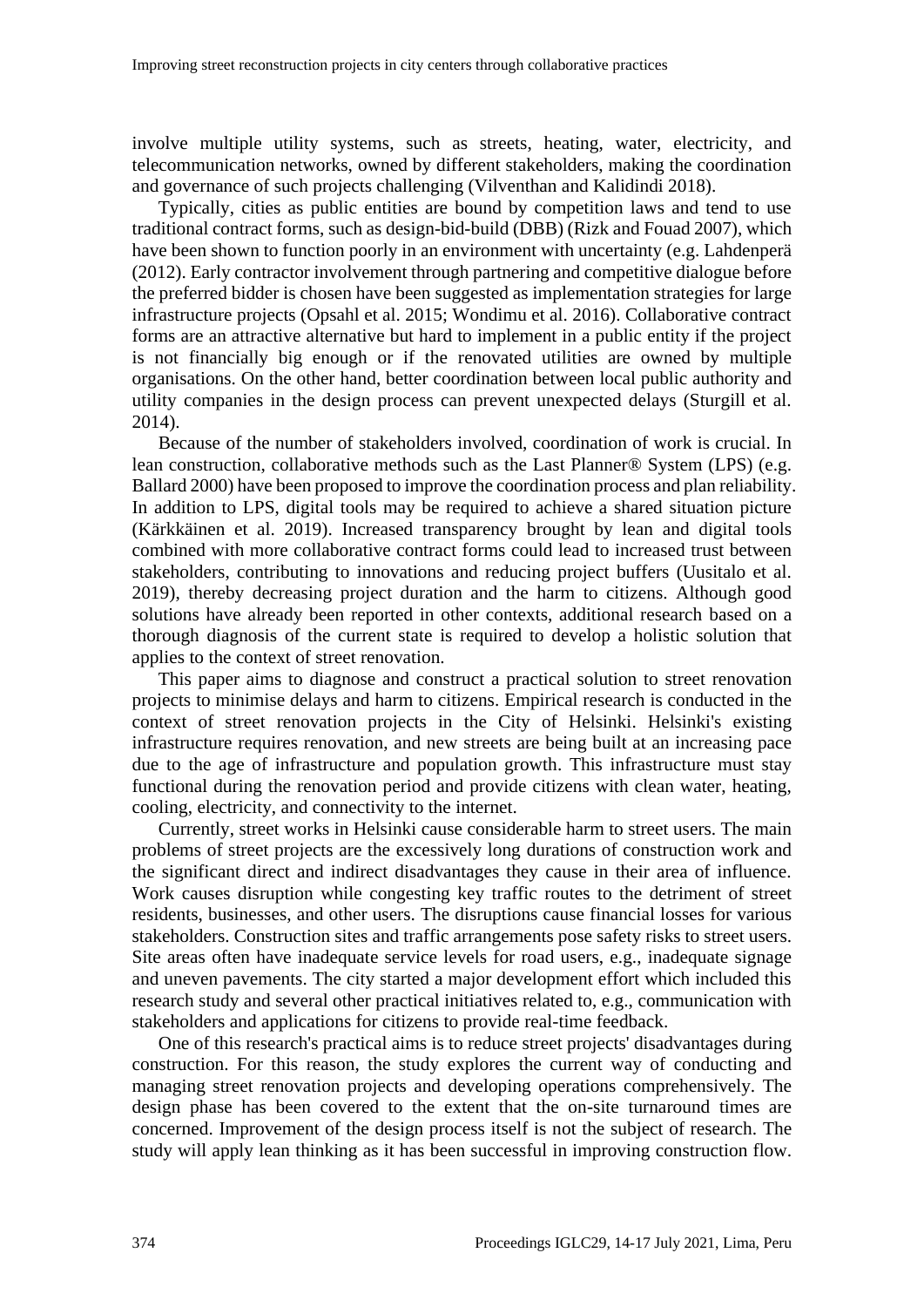For example, a case study conducted by Kung et al. (2008) showed that water and sewer service installations' productivity was improved through lean principles. Currently, lean thinking or digital tools are not widely adopted in street renovation projects.

The study aims to answer two questions: 1) *What are the root causes of long durations of street reconstruction projects?* and 2) *How to implement lean and digital tools to develop these projects?* The paper is structured as follows. After presenting the methodology, a diagnosis of the current state of the road renovation projects is presented. Then, the proposed solution is formed. Finally, the results are discussed, conclusions are made, and suggestions for future research initiatives are provided.

## **METHODOLOGY**

The study was executed as a design science research (DSR), a research method aiming to solve a practical problem (Baskerville et al. 2018). DSR forms an iterative process where the solution is created in tight collaboration with researchers and practitioners, suiting exceptionally well for the study's aim (Holmström et al. 2009). As a practical problem to be solved, we investigated the street reconstruction projects in the City of Helsinki centre.

In this study, DSR is formed around three steps: i) diagnosis of the problem, ii) formulation of a solution and iii) discussion of the study's contribution and further action steps. First, we diagnosed the problem with semi-structured interviews of representatives from all major stakeholders (the City of Helsinki, utility companies, contractors, designers). Then, we organised a workshop to get a common understanding of issues. After that, we conducted observations on four on-going projects and implemented a survey of existing communication practices on one construction project. Finally, we conducted an archival study of documentation related to three completed projects. Table 1 shows the data used for diagnosis.

| Table 1: Data sources for diagnosis |                                      |                                                                                                                              |  |  |  |  |
|-------------------------------------|--------------------------------------|------------------------------------------------------------------------------------------------------------------------------|--|--|--|--|
| Data type                           | Data collection<br>period            | <b>Analysed materials</b>                                                                                                    |  |  |  |  |
| Interviews                          | 2/2019-6/2019                        | 55 interview sessions with 75 participants (15 City of<br>Helsinki, 23 contractors, 10 designers, 20 utilities,<br>7 others) |  |  |  |  |
| Document<br>analysis                | 5/2019-6/2019                        | Three projects – contracts, schedules and their<br>updates, meeting minutes, site diary                                      |  |  |  |  |
| Site<br>Observations                | 11/2018-12/2018<br>and 5/2019-6/2019 | Observations in four projects: situation picture,<br>collaboration and trust, problems and their solutions                   |  |  |  |  |
| Survey                              | 5/2019-6/2019                        | Survey related to communication in projects,<br>conducted in one project, 29 respondents                                     |  |  |  |  |
| Workshop                            | 20.5.2019                            | 33 participants (6 City of Helsinki, 6 contractors,<br>4 designers, 9 utilities, 7 others)                                   |  |  |  |  |

The semi-structured interviews were used to get an initial diagnosis of the current state and challenges and potential development ideas. Interviews were recorded and transcribed verbatim by using a transcription service. The interview questions for different stakeholder groups varied and focused on issues of interest to that stakeholder group. All interviewees were asked about the current process, challenges and best practices in different stages of the process. Data analysis was based on qualitative content analysis, where extracts were coded to themes first for each stakeholder type and then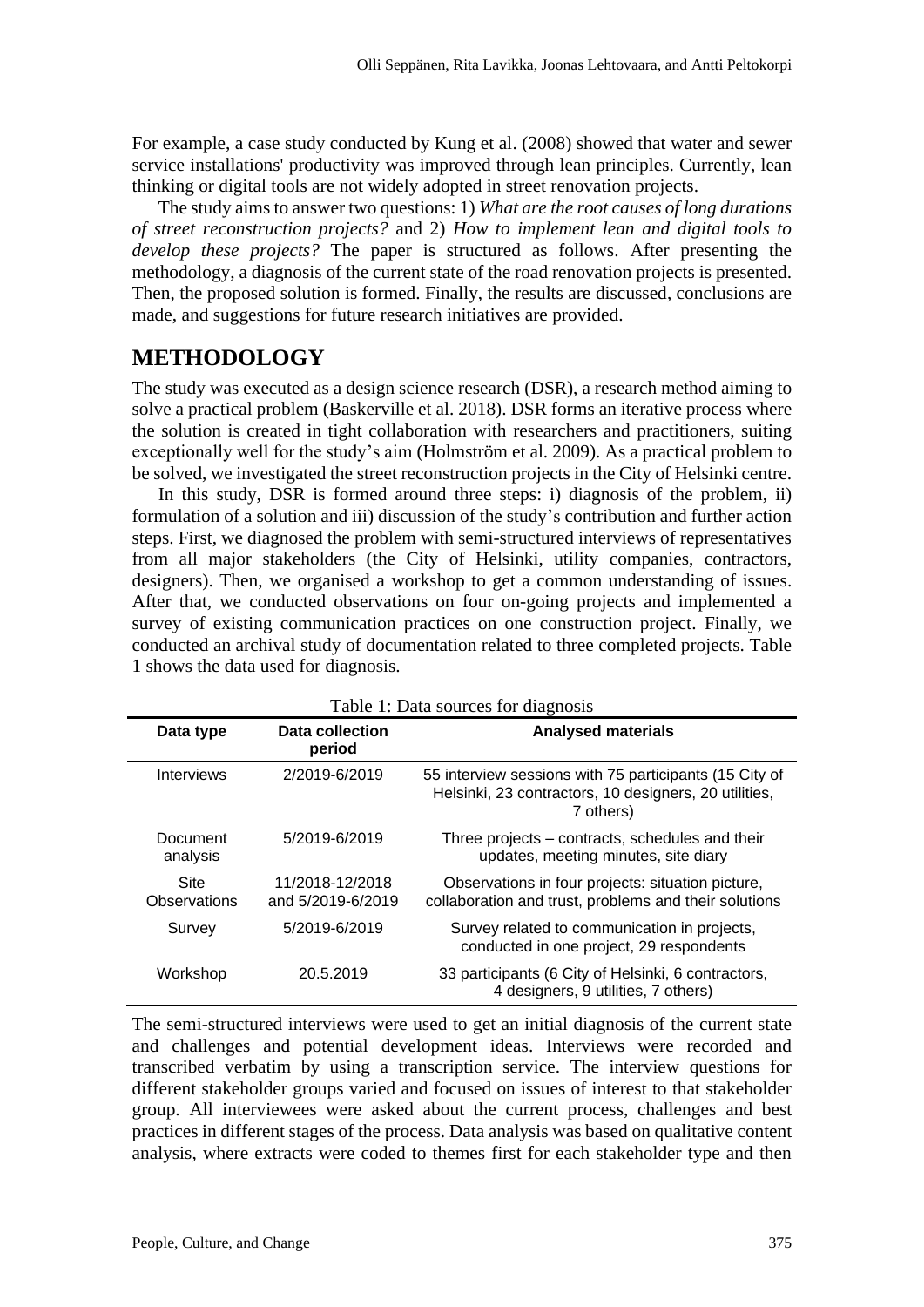further by problem type. In classification, root cause analysis was used to understand what happened and why. Because different stakeholder groups had a very different understanding of root causes of problems, observation and document analysis were used to validate the found root causes in a real context. The same themes as in interviews were used to classify these observations.

Next, we organised two workshops to help define a solution. As starting information for workshops, we presented the findings from the diagnosis phase. The first workshop focused on improving collaboration and problem-solving in projects, and the second workshop on improving situational awareness in projects. Based on these workshops and our diagnosis, we developed a proposed new model in collaboration with the city. The model was validated in a final workshop with all stakeholders, and modifications were made based on stakeholder feedback.

#### **DIAGNOSIS**

An interesting result from the interview study was the wide disagreement between stakeholder groups regarding the root causes of street renovation projects' delays. This lack of common understanding was verified with the survey, site observations, and the diagnosis workshop. Due to space limitations, we present the views of each key stakeholder type separately, then briefly describe the results of observations and document analysis and finally present our synthesis of results.

**Contractors** tended to emphasise the imbalanced distribution of risks to project parties and the inability to participate enough in the design phase. Their challenge was the obligation to coordinate work without all parties' commitment, especially the utility companies. The designs could not be followed due to continuous surprises in subsurface conditions. The fixed-price contract forces the contractor to maximise the utilisation rate of expensive equipment, increasing the harm caused to citizens because new areas need to be excavated when work stops in another area due to an open problem. The bottleneck identified by all contractors was the speed of decision-making by the city. According to the contract, the contractor should never proceed with change order work before written confirmation. Still, they had to start several changes at their own risk to maximise resource utilisation and prevent disputes in practice.

**The representatives of the city** had a very different view of the root causes. Their perception was that contractors did not plan their work adequately and did not update the plans when changes occurred. The city could not accept change order requests timely because the contractors failed to provide enough detailed justification, requiring multiple iterations of each change request. Rather than being proactive and proposing solutions, contractors sent information of deviations and stood by waiting for a response.

For various **utility companies** (teleoperators, district heating, water, tram lines, etc.), the key challenge was operating in a multi-project environment. Each company's scope related to one project is quite small, so it does not make sense to sit through each 3-hour meeting. Information about projects starting comes too late and inconsistently from different people or organisations. The designs are not coordinated well enough between the various owners of infrastructure below the street. There is no transparency to project schedules. Much of the time, the work is delayed from the schedule and then urgently required, but the utility companies need to plan their resources over hundreds of projects.

The key problems from the **designers'** point of view were the last-minute change requests in design and in getting starting information for design from various project stakeholders. Especially soil information and information of the location of existing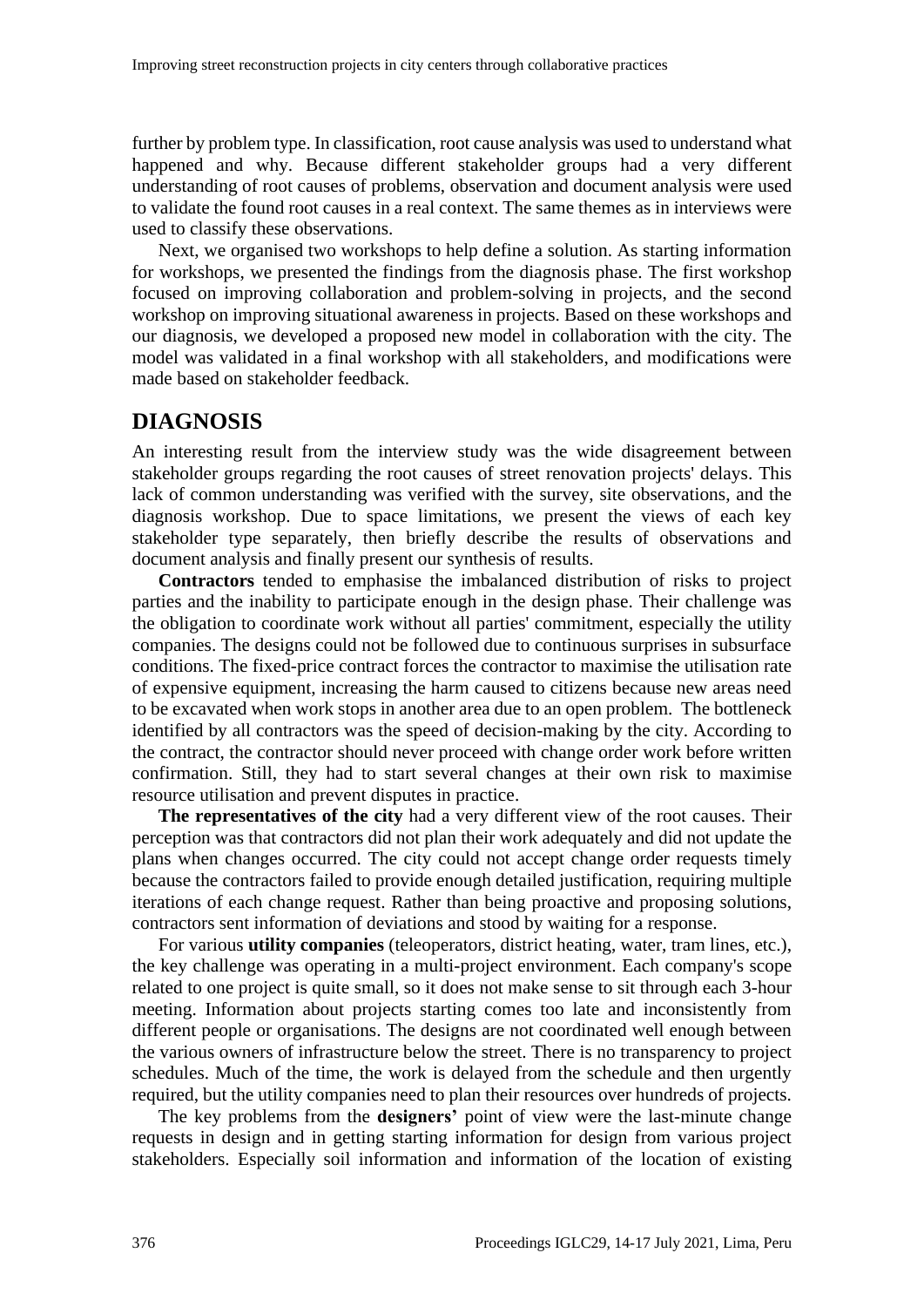utilities is inadequate when designing the project. Latitude and longitude coordinates are known for many systems but not the elevation. The amount of money spent on investigations of current conditions was deemed inadequate.

The analysis of observations and documentary evidence confirmed that there is a lack of collaboration in the projects. The schedules and planning had shortcomings and were not updated regularly by contractors. All analysed projects started degenerating into a dispute after the first time extension request by the contractor. At this point, the documents, meeting minutes, and observed meetings started to turn increasingly hostile. Change order requests were open for months, and clarifications were asked related to most change orders. There were many change orders – during the excavation phase, the projects had unexpected problems on 19% (project 1) to 66% (project 3) of days during periods when excavation was being done. All these problems started a change order process that often took months to resolve.

However, one of the observed projects (project 4) was different even though it had a similar contract as the other analysed projects. The contractor and client had managed to achieve a good and collaborative approach. The contractor was proactive and proposed a solution for each issue. The Owner was ready to decide whether to proceed with the contractor's solution immediately. Designers were sent as-built measurement information after implementation, and they updated the designs. All paperwork was completed later and the change order hours were booked and invoiced. The contractor was operating at its own risk without following the change order process specified in the contract. Although the project had delays during construction, the project was the only investigated project that finished on time.

Based on data analysis, the root causes of delays were identified and validated in the workshop. At this point, we were able to achieve enough common understanding of root causes to start working on the solution, although the parties' opinions were still quite far from each other. Table 2 shows a summary of identified root causes.

#### **DEVELOPING THE SOLUTION**

The initial solution ideas were collected during interviews and discussed during the first diagnosis workshop. Two additional workshops were organised during the development of the solution. Workshop 2 focused on improving collaboration and changing the contracts. Workshop 3 focused on collaborative planning and situational awareness. All workshops included participants related to all main stakeholder groups. Workshops were conducted using facilitated small group discussions with researchers taking detailed notes in each small group. Table 3 summarises the main results of the workshops.

Based on these workshop findings, two meetings were organised between the researchers and the City of Helsinki. The workshop results were discussed in the meetings, and a new model was developed based on workshop results. All recommendations could not be implemented in the new model due to legal constraints on public entities or lack of willingness, but the resulting model included changes for all stages of the process. In addition to stages that were traditionally part of the process, a new development stage was added before the construction phase.

In the design phase, the key changes were in the change of city departments' role, additional soil investigations, and the definition of risks and uncertainties. The design phase requires more participation from the city organisation responsible for overseeing the construction phase to evaluate constructability. Risks and uncertainties should be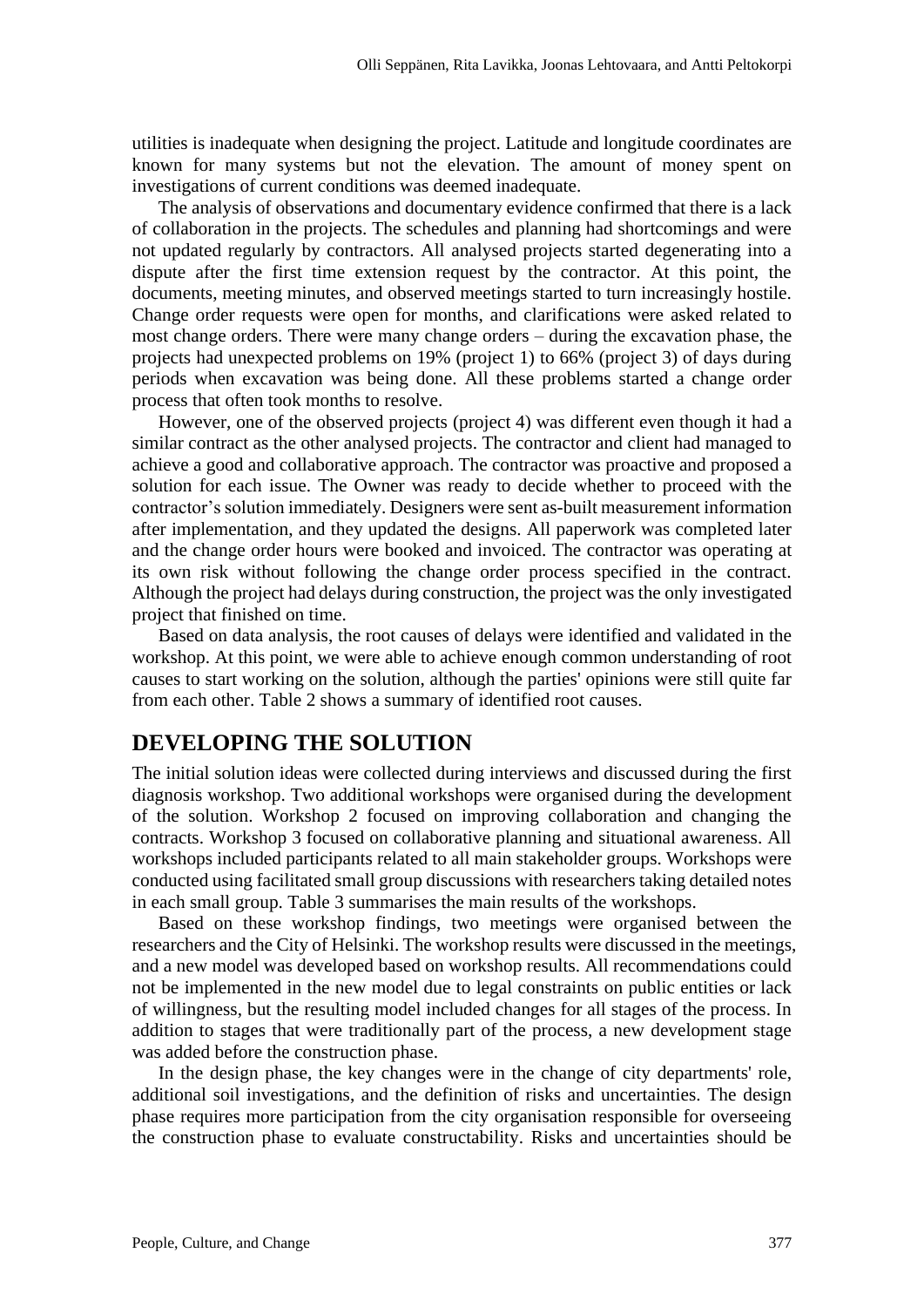defined already in the design phase and used to inform additional soil studies. The number of test excavations and soil studies will be increased substantially.

In preparation for construction, the key changes relate to the way the main contractor is selected. The call for bids will include constraints on scheduling and the risk analysis performed in the design phase. Public procurement requires a price component, but the focus will shift to evaluating the contractor's planning expertise, bringing new ideas in the development phase, plans to decrease harms on citizens, and the ability to recognise risks and opportunities. The goal is to find a collaborative partner for the development phase.

| Root causes of long durations                    | <b>Description</b>                                                                                                                                                                                                                                                                                                                                                                            |  |  |
|--------------------------------------------------|-----------------------------------------------------------------------------------------------------------------------------------------------------------------------------------------------------------------------------------------------------------------------------------------------------------------------------------------------------------------------------------------------|--|--|
| Contract form                                    | In most projects, Design-Bid-Build is used as the contract<br>form. The contract form does not create prerequisites for<br>flexible implementation of projects without considerable<br>risk to the contractor                                                                                                                                                                                 |  |  |
| Continuous deviations                            | Deviations from design impact duration because work<br>cannot proceed before the deviation has been resolved.<br>Most common deviation categories: 1) surprising soil<br>conditions 2) missing information about utilities and<br>3) surprising underground structures                                                                                                                        |  |  |
| Reacting to deviations and<br>change management  | Change orders require written approval from the city<br>before implementation, including work method and<br>possible cost and schedule impacts. In practice, the<br>written approval is not received timely but requires a<br>lengthy process. Work often proceeds at the risk of the<br>contractor. Time and attention of management are used<br>on paperwork.                               |  |  |
| Collaboration and trust                          | The collaborative and trustful atmosphere is possible to<br>achieve and has led to good outcomes (e.g. project 4).<br>However, in general current contract form does not create<br>good preconditions for trust. Instead of collaborative<br>problem solving, the current model leads to documenting<br>problems and communicating with the other party through<br>claims and formal letters. |  |  |
| Challenges related to schedules<br>and logistics | Good planning of work is important for avoiding delays.<br>The current process does not allow enough time for<br>planning and rather emphasises quick start of work. Most<br>contractors do not have adequate planning skills or<br>resources. Schedules should be updated flexibly during<br>the project to give each party an up-to-date view of what<br>is expected                        |  |  |
| Situational awareness                            | There is a lack of situational awareness for all<br>stakeholders who are not full time on site. Real-time<br>situational awareness is important for all parties to ensure<br>schedule updates when deviations happen.                                                                                                                                                                         |  |  |

Table 2: Root causes of delays as proposed and validated in the workshop

In the new model, which is illustrated in Figure 1, the development phase has a critical role. In the development phase, the project's rules are defined, and answers to open questions are collaboratively developed. Collaborative planning using the Last Planner® System is performed. The end result of the development phase includes a common risk analysis and risk management plan. Each identified risk includes an allowance in money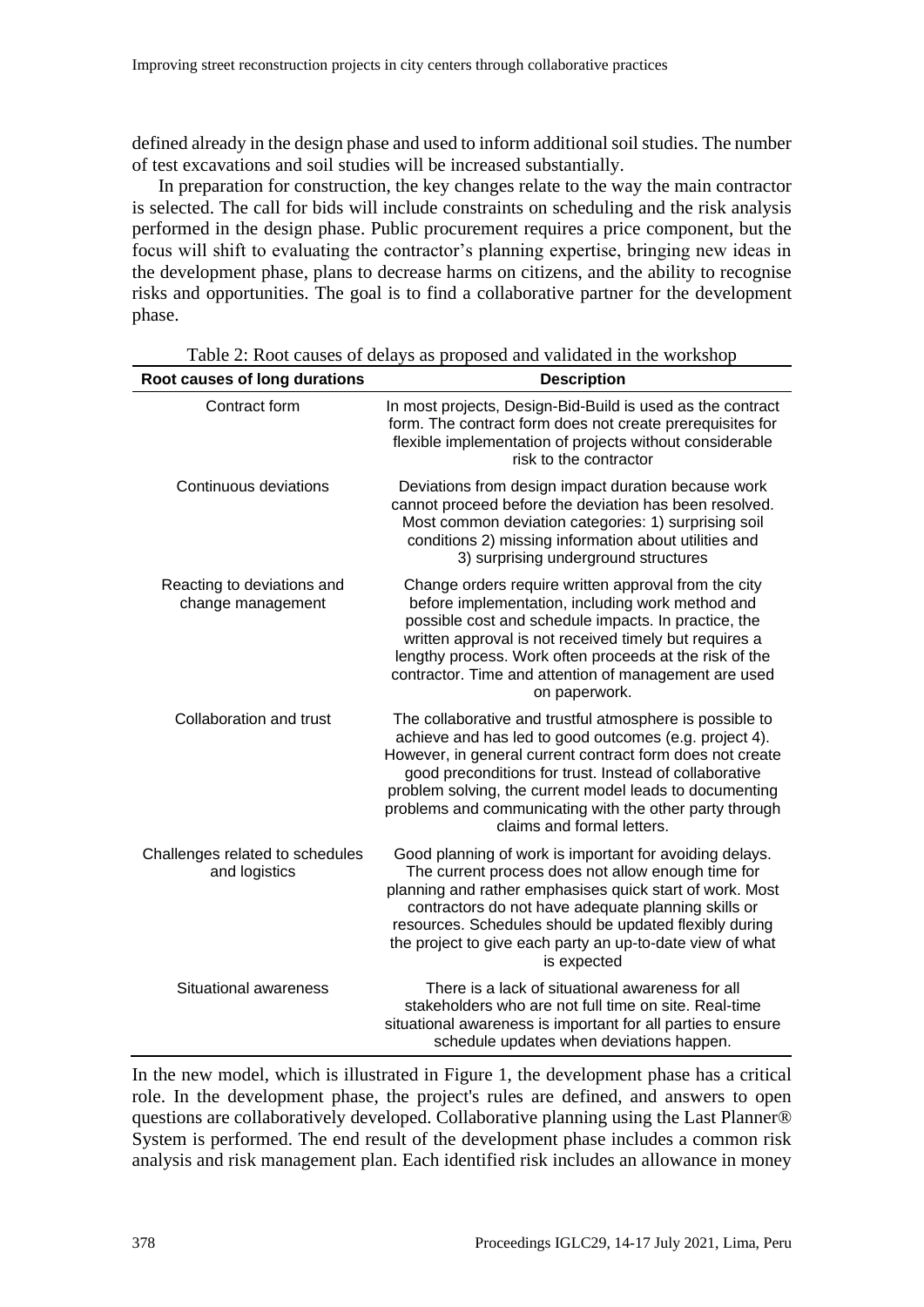and time. Risks can be controlled by additional investigations in uncertain areas to confirm design assumptions. Additionally, the systems for real-time situation picture are defined.

In the construction phase, decision-making is made considerably faster by predefined risks and decision paths. Decision-making is moved closer to the site enabling the Owner's supervisor to make immediate decisions. Changes related to recognised risks can be immediately resolved without requiring a change order process. In addition, schedules are continuously updated based on the process agreed in the development phase. The head contractor procures required IT systems to allow transparency. Transparency to construction operations allows much quicker handling of change requests from the site. Any schedule changes and costs can be validated based on the situation picture. Technologies include, for example, web-based scheduling systems, machine control systems, drones, and fixed cameras.

The model was validated in a workshop (13.11.2019) with 44 participants. Collaboration and trust were emphasised, and the need for an external lean consultant to facilitate the development phase's first implementations. Utility companies emphasised the need for effective, facilitated meetings. The participants emphasised that although the design phase already develops quite detailed designs (based on available information). Getting a shared understanding of constructability and mitigating risk with further studies should decrease the cycle times of projects significantly. Harm can also be decreased in other ways, such as innovations related to temporary traffic control measures. Based on the positive feedback from the workshop, the City of Helsinki decided to start pilot implementations in three projects.

#### **DISCUSSION**

Developing an improved process for street reconstruction projects proved to be extremely challenging due to a high number of stakeholders involved in relatively small projects. All stakeholders had different views of root causes of long durations of street projects, typically focusing on issues with other stakeholders. Achieving a common understanding of root causes was a lengthy process and required extensive evidence from various sources such as interviews, observations, a survey, and an archival study and debate in co-creative workshops. As the result of the diagnosis, a common understanding of key issues was achieved.

Design-Bid-Build contract type is not suitable for a project type with continuous needs for changes due to uncertain starting data. Flexibility, collaboration, and trust are required to cope with uncertainty and Design-Bid-Build tends to lead to opportunistic behaviour, lack of trust and can even prevent collaboration (Kortenko et al. 2020). Indeed, the only observed project that achieved collaboration and on-time delivery did so at an increased contractual risk to the contractor. While these findings are quite expected for any researcher in the lean domain, they need to be shown to apply in each separate context if a real impact is sought. Convincing a public entity to change their procurement practices that have been used for decades is not an easy task (e.g. Love et al. 2008) and may require this kind of extensive evidence collection.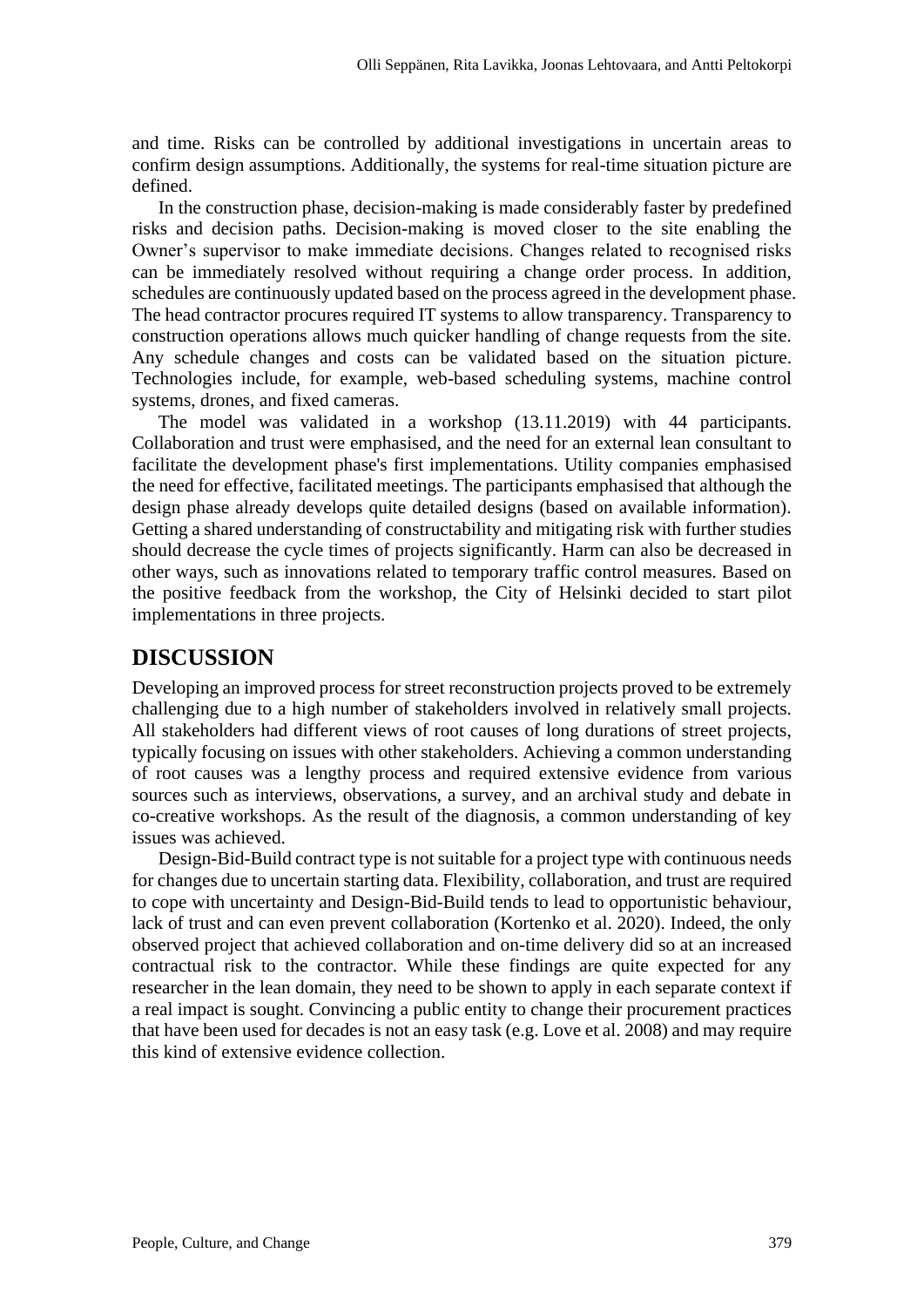| Table 3: Participants and key results of workshops                                                            |                                                                                 |                      |                                                                                                                                                                                                                                                                                                                                                                                                                                                                                                                                                                                                                                                                                                                                                                                                                                                                                                                                                                                                                                                                                                                                                                                     |  |
|---------------------------------------------------------------------------------------------------------------|---------------------------------------------------------------------------------|----------------------|-------------------------------------------------------------------------------------------------------------------------------------------------------------------------------------------------------------------------------------------------------------------------------------------------------------------------------------------------------------------------------------------------------------------------------------------------------------------------------------------------------------------------------------------------------------------------------------------------------------------------------------------------------------------------------------------------------------------------------------------------------------------------------------------------------------------------------------------------------------------------------------------------------------------------------------------------------------------------------------------------------------------------------------------------------------------------------------------------------------------------------------------------------------------------------------|--|
| Workshop                                                                                                      | <b>Partici-</b><br>pants                                                        |                      | <b>Main results</b>                                                                                                                                                                                                                                                                                                                                                                                                                                                                                                                                                                                                                                                                                                                                                                                                                                                                                                                                                                                                                                                                                                                                                                 |  |
| Workshop<br>1<br>(20.5.2019)<br>Common<br>under-<br>standing of<br>challenges                                 | Contractors<br>:6<br>Designers:<br>4<br>Utilities: 9<br>City: 6<br>Others: 7    | 1.<br>2.<br>3.       | <b>Developing</b><br>collaboration<br>between<br>stakeholders:<br>Implementing a development phase before construction:<br>collaborative scheduling, identifying of decision paths,<br>change management rules. Common risk analysis and<br>predefined ways to handle risks. Common incentives for<br>commitment to project objectives.<br>Surprises and reacting to them: More soil investigations<br>needed during preparation. Decision making closer to site.<br>More use of BIM models in the process. Time and money<br>contingencies to allow flexible change process.<br>Real-time situation picture: All parties agreed that<br>transparency and development of situation picture is<br>beneficial but requires trust.                                                                                                                                                                                                                                                                                                                                                                                                                                                     |  |
| Workshop<br>2<br>(24.9.2019)<br>Contract<br>forms and<br>improving<br>collabora-<br>tion                      | Contractors<br>: 5<br>Designers:<br>6<br>Utilities: 10<br>City: 7<br>Others: 10 | 1.<br>2.<br>3.<br>4. | Changes related to designers: Life cycle thinking to<br>projects. Change of approach to emphasise constructability<br>rather than just end product. Increasing prefabrication of<br>elements. Detailed reviews of designs in collaboration with<br>contractors in development phase.<br><b>Changes related to contractors: Alliance / IPD is too heavy</b><br>contract form for most street projects. Potentially use Design-<br>Build with collaborative development phase as a template.<br>Changes related to utilities' owners: Better real-time<br>communication of schedule changes. Design coordination<br>requires more time and active collaboration<br>Measurement and evaluation of harm: Citizen body for the<br>continuous evaluation of harms caused by contractors and<br>which harm is acceptable. Continuous measurement of harm<br>and solutions.                                                                                                                                                                                                                                                                                                                 |  |
| Workshop<br>3(21.10.<br>2019) Real-<br>time<br>situation<br>picture,<br>production<br>planning<br>and control | Contractors<br>: 7<br>Designers.<br>4<br>Utilities: 9<br>City: 8<br>Others: 10  | 1.<br>2.<br>3.<br>4. | Improved starting data. Classification of uncertainty related<br>to design. Checklists for design to control uncertainty.<br>Documenting<br>assumptions and uncertain<br>areas<br>and<br>reviewing them with the contractor and using methods which<br>do not require excavation to evaluate current conditions. Use<br>of drone measurements to get measurements of actual data<br>after excavation.<br>Real-time situation picture and BIM models:<br>All<br>stakeholders should be trained in using BIM models and<br>providing information for situation picture during<br>the<br>development phase. Incentives for transparency<br>and<br>collaboration. No punishments for sharing data.<br>production<br><b>Collaborative</b><br>planning<br>and<br>control:<br>Collaborative production planning using the Last Planner®<br>System, continuously rolling look-ahead schedule for the next<br>six weeks. All stakeholders should participate, and all should<br>have tasks in the schedule.<br>Internal communication:<br>Development<br>required<br>on<br>communication methods used: emphasise user interface and<br>speed. Clear duration targets for decisions and RFIs. |  |

| Table 3: Participants and key results of workshops |  |  |  |
|----------------------------------------------------|--|--|--|
|----------------------------------------------------|--|--|--|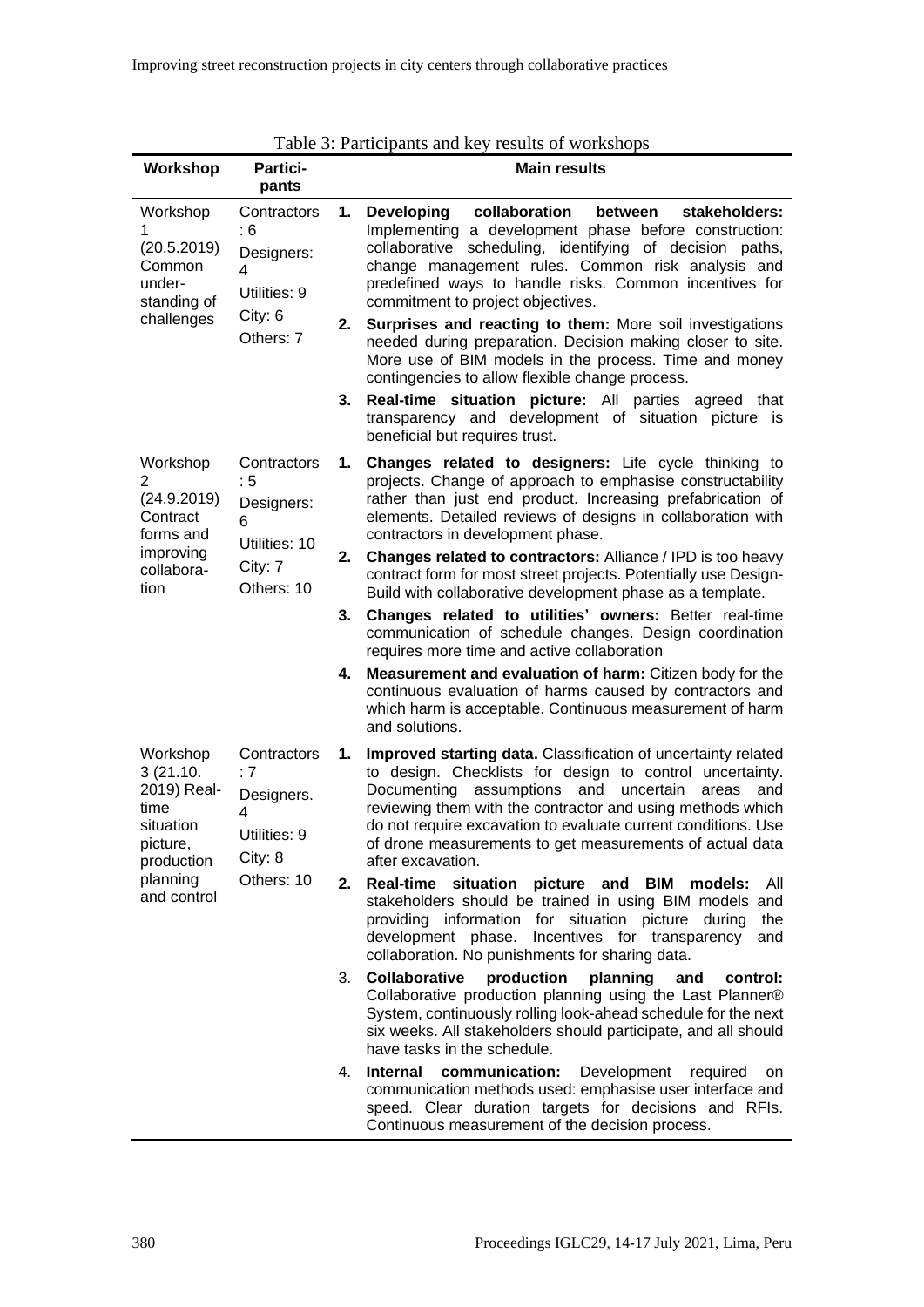| Design                                                                                                                                                                                                                                                                                                                                                                                                                                                                                                                                                                               | Preparation of<br>Construction                                                                                                                                                                                                                                                                                                                                                                                                                                                                                                                                                                                                                                                                                                                                                                                                                       | Development phase                                                                                                                                                                                                                                                                                                                                                                                                                                                                                                                                                                                                                                                                                                                                                                                                                                                                         | Construction                                                                                                                                                                                                                                                                                                                                                                                                                                                                                                                                                                                                                                       |  |  |  |
|--------------------------------------------------------------------------------------------------------------------------------------------------------------------------------------------------------------------------------------------------------------------------------------------------------------------------------------------------------------------------------------------------------------------------------------------------------------------------------------------------------------------------------------------------------------------------------------|------------------------------------------------------------------------------------------------------------------------------------------------------------------------------------------------------------------------------------------------------------------------------------------------------------------------------------------------------------------------------------------------------------------------------------------------------------------------------------------------------------------------------------------------------------------------------------------------------------------------------------------------------------------------------------------------------------------------------------------------------------------------------------------------------------------------------------------------------|-------------------------------------------------------------------------------------------------------------------------------------------------------------------------------------------------------------------------------------------------------------------------------------------------------------------------------------------------------------------------------------------------------------------------------------------------------------------------------------------------------------------------------------------------------------------------------------------------------------------------------------------------------------------------------------------------------------------------------------------------------------------------------------------------------------------------------------------------------------------------------------------|----------------------------------------------------------------------------------------------------------------------------------------------------------------------------------------------------------------------------------------------------------------------------------------------------------------------------------------------------------------------------------------------------------------------------------------------------------------------------------------------------------------------------------------------------------------------------------------------------------------------------------------------------|--|--|--|
| Participants: All entities managing<br>design (City + utilities), design<br>consultants, construction managers<br>participate in the final phase of<br>design<br>Objective / changes<br>• Construction managers (City +<br>utilities) participate in evaluating<br>constructability already in design<br>phase<br><b>New tasks</b><br>• Defining risks and uncertainties<br>already in design phase<br>(collaboration of design<br>managers and construction<br>managers)<br>• More soil investigations<br>(including test excavations)<br>already in design phase in risky<br>areas | Participants: All construction managers<br><b>Objective</b><br>• Selecting contractor with criteria which<br>enables getting the right partner for<br>development phase<br>Knowledge requirements of main<br>contractor<br><b>Planning skills</b><br>Ability to recognize risks and<br>opportunities<br>Ability to propose alternative solutions<br>Ability to minimize the harm of<br>construction to environment<br><b>Tasks</b><br>Deciding the selection criteria of main<br>contractor<br>• Price component (lump sum / unit<br>price)<br>• Quality component (evaluation of<br>skills e.g. by scoring the project<br>plan in addition to customary<br>references)<br>• Preparing of tender / contract documents •<br>• In call for tenders, constraints for<br>planning and the risk analysis<br>created in design phase should be<br>appended | Participants: All design managers,<br>construction managers, designers,<br>main contractor, other contractors<br>Objective:<br>• Preparation for construction phase<br>so that both the duration and extent<br>of harm to third parties can be<br>minimized.<br><b>Tasks</b><br>• Collaborative planning of work and<br>commitment to work plan<br>• Common risk analysis, pricing of<br>risks and risk management plan<br>• Defining metrics for success and<br>conditions of satisfaction<br>• Additional investigations of starting<br>data in risky locations.<br>• Planning temporary traffic<br>arrangements<br>Alternative solutions and<br>innovations<br>Decision making paths and times for<br>different types of deviations in<br>construction phase<br>Defining requirements for situation<br>picture<br>Target price and bonus scheme for<br>$\bullet$<br>construction phase | Participants: All construction<br>managers, main contractor, other<br>contractors. When changes occur, also<br>design managers and design<br>consultants.<br><b>Objective</b><br>• All actors have a real-time shared<br>situation picture<br>• Flexible process when deviations<br>occur by utilizing the risk analysis of<br>development phase<br><b>Tasks</b><br>Continuous updates of schedule<br>Real time situation picture for all<br>٠<br>stakeholders (main contractor<br>procures the required systems).<br>• Quick decisions when there are<br>deviations in cases when the<br>deviation is related to a previously<br>recognized risk. |  |  |  |
| Figure 1: The new model based on the workshops                                                                                                                                                                                                                                                                                                                                                                                                                                                                                                                                       |                                                                                                                                                                                                                                                                                                                                                                                                                                                                                                                                                                                                                                                                                                                                                                                                                                                      |                                                                                                                                                                                                                                                                                                                                                                                                                                                                                                                                                                                                                                                                                                                                                                                                                                                                                           |                                                                                                                                                                                                                                                                                                                                                                                                                                                                                                                                                                                                                                                    |  |  |  |

The proposed process itself also has limited novelty for a lean researcher or practitioner. The solution includes familiar pieces such as a development phase, use of the Last Planner® System for collaborative planning, increased prefabrication, and developing a shared understanding of risks. The key learnings of interest to lean practitioners are more related to the journey than the destination. Research-driven process change should generalise to other contexts where the Owners are reluctant to change their ways.

The research achieved its objective. Stakeholders were able to agree on root causes and a new way to procure and implement street reconstruction projects. The city has started using the new model in three new street reconstruction projects. The procurement in these projects has been based on a target price, including a development phase. The projects are currently on the way. Two of the three projects have reported good results from the development phase, but one has reported major challenges in collaboration. These differences will be investigated in future research.

#### **CONCLUSIONS**

The root causes of long durations of street reconstruction projects (RQ1) are linked to high uncertainty related to soil conditions, existing structures, and locations of utilities. The Design-Bid-Build contract form is too inflexible to deal with continuous changes caused by inadequate starting data for design. The work of various contractors needs to be better coordinated. A common understanding of the decision-making process and key risks is required in order to react faster when risks occur.

The stakeholders were able to agree on a new model for street reconstruction. The developed model is the answer to the second research question (RQ2). The model includes several lean elements, such as a collaborative development phase with joint risk analysis, movement away from Design-Bid-Build to target price with a bonus pool associated with project objectives, collaborative planning using Last Planner® System, and digital situational awareness for all parties. The study's key contribution is not the